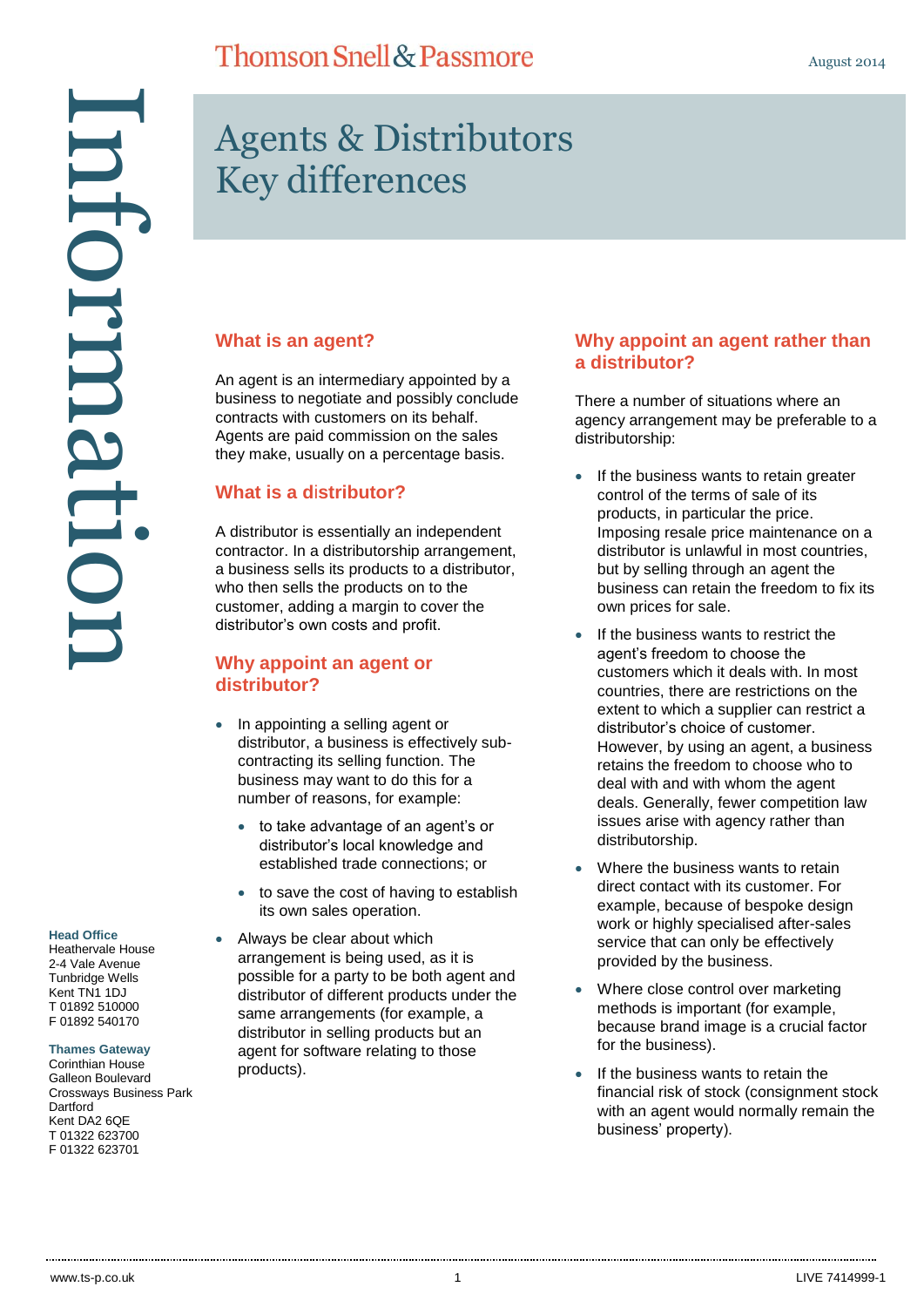### Agents & Distributors

Key differences (continued)

• Typically, the commission paid to an agent is lower than the margin which a distributor will earn (since the distributor is taking a greater financial risk). Agency will therefore, in everyday terms, probably cost the business less than a distributorship.

### **What are the risks when appointing an agent?**

### **Commercial Agents (Council Directive) Regulations 1993**

Businesses must always consider whether the Commercial Agents (Council Directive) Regulations 1993 apply to the arrangement. If they do apply, certain terms will automatically apply to the agency. In particular, the business may have to pay the agent compensation/indemnity payments on termination or expiry of the agency.

In view of this, we would recommend that a principal take account of the estimated cost of the indemnity/compensation payments in the agent's commission structure.

### **Bribery Act 2010**

- Under the Bribery Act 2010, a business will be criminally liable for acts of bribery committed by its agents intending to obtain or retain business or a business advantage for the business.
- A business should carry out background checks on the proposed transaction, jurisdiction and the agent's reputation.
- The business should also consider putting in place adequate procedures to mitigate the risk, for example, by:
	- creating an anti-bribery policy that agents must comply with; and

 monitoring and auditing agents on a regular basis.

### **Why appoint a distributor rather than an agent?**

The advantages include:

- In selling to a distributor, the supplier may be able to pass on a large degree of the risk associated with the products.
- Distributors should be more motivated to sell the stock that they purchase from the supplier, since they take on greater risk of failing to sell.
- A supplier will not generally be liable for any liability incurred as a result of the distributor's activities, whereas a principal is liable for the acts of his agent.
- The appointment of a distributor will avoid the need for a supplier to have an established place of business within the distributor's territory, which will reduce the supplier's administrative costs, and may also be beneficial for tax reasons.
- The supplier will not need to monitor accounts with a number of customers, but only with the distributor.
- In the UK, no compensation or indemnity is payable to a distributor on termination of the distribution agreement. However, some EU countries give certain distributors equivalent rights to agents and so local legal advice should be taken.